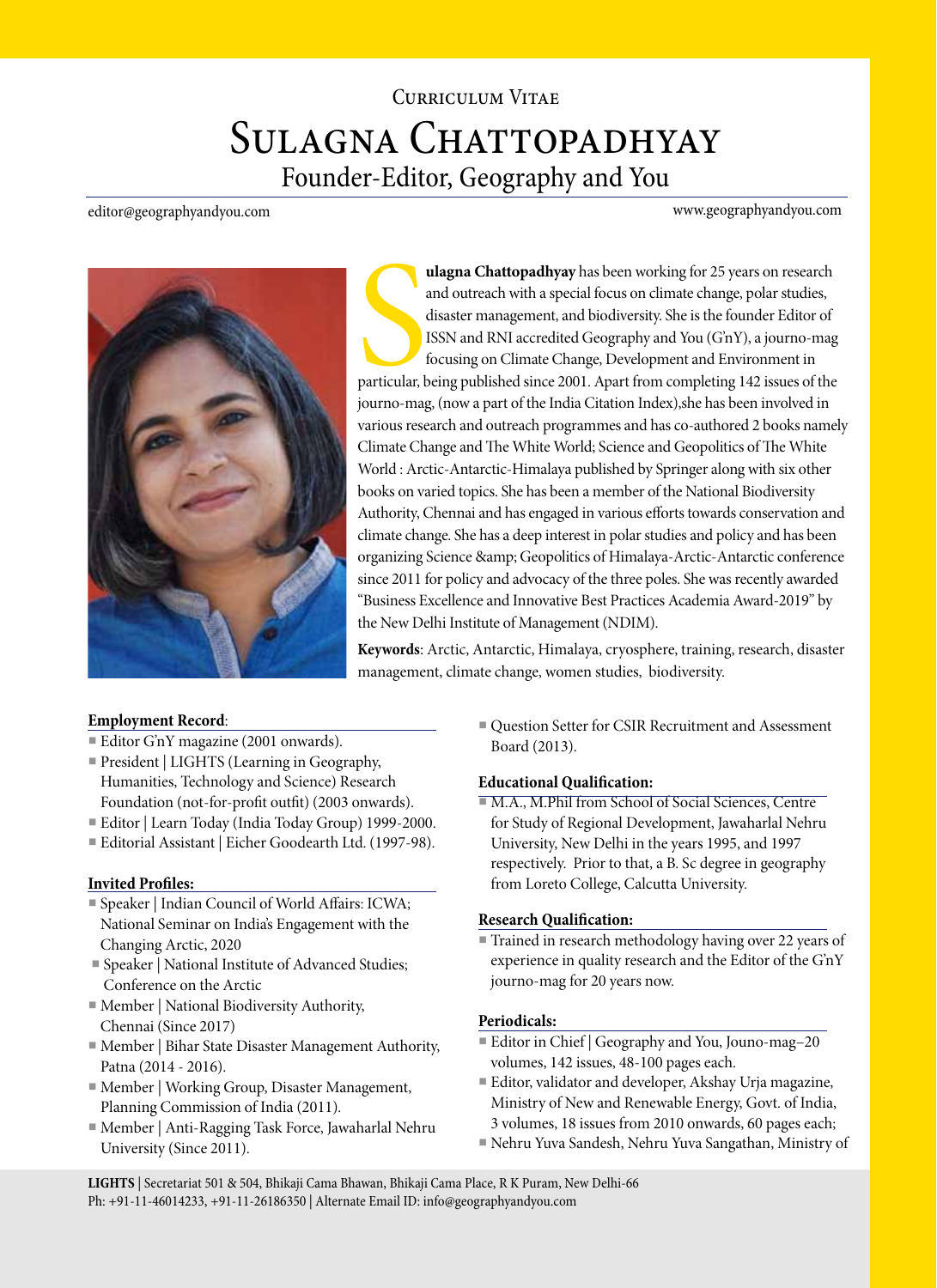Youth Affairs, Govt. of India, 4 volumes, 48 issues from 2005 onwards, 20 pages each;

■ WBREDA Newsletter, West Bengal Renewal Energy Development Agency, Govt. of West Bengal, Kolkata, 2010, 1 volume, 5 issues, 24 pages each.

## **Books:**

- Goel, P.S., Ravindra, R., and Chattopadhyay S., (ed.), 2019. Climate Change and the White World, **Springer**. 260 pages.
- Chattopadhyay S. (ed.), Fresh Water in India, 2018, Iris Publication Pvt. Ltd., 224 pages.
- Goel, P.S., Ravindra, R., and Chattopadhyay S., (ed.), 2017. Science and Geopolitics of the White World, **Springer**. 220 pages.
- Chattopadhyay, S., (ed.), 2014. Climate Change in India, Iris Publication Pvt. Ltd., 424 pages.
- Chattopadhyay, S., (ed.), 2014. Environment in India, Iris Publication Pvt. Ltd., 375 pages.
- Ramesh, R., Sudhakar, M., Chattopadhyay, S., (eds.), 2013, Scientific and Geopolitical Interests in Arctic and Antarctic, LIGHTS Research Foundation, 288 pages.
- Chattopadhyay S., and Prasad N., (eds), Essays on Water, 2006, Iris Publication Pvt. Ltd., 215 pages.

## **Books Validated | Developed | Edited**

- Understanding Rural Habitat: Lessons in Sustainability, Development Alternatives, New Delhi, DA, 2012, 188 pages.
- Investor's Manual for Energy Efficiency, Indian Renewable Energy Development Agency, Ministry of New & Renewable Energy, Govt. of India, New Delhi, 2007, 584 pages.
- Appraising Energy Efficiency Projects, Designing Financial Structures and Instruments, Indian Renewable Energy Development Agency (IREDA), New Delhi, 2007, 141 pages.
- Jawaharlal Nehru, Memorable Quotes, Nehru Yuva Kendra Sangathan, New Delhi, NYKS, 2007, 24 pages.
- Losing Count, Mapping India's Child Sex Ratio, Population Foundation of India, New Delhi, PFI, 2006, 72 pages.

#### **Reports Validated | Developed |Edited**

- Low Carbon Pathways: Sustainable Civil Society Initiatives to Address Global Environmental Challenges, Development Alternatives, 2011, DA, 152 pages.
- Safe Habitat: Good Practices for Disaster Risk Reduction, Development Alternatives, 2010, 30 pages.
- Mission Clean Ganga, Ministry of Environment and Forests, New Delhi, MoEF, 2009, 16 pages.
- Cluster Development and Poverty Alleviation, Foundation for MSME Clusters, New Delhi, 2008, 64 pages.
- Sustaining Rural Lives and Livelihood, Ministry of Environment and Forests, New Delhi, MoEF, 2008, 84 pages.
- Sustainable Reconstruction Initiative in Karaikal, Development Alternatives, New Delhi, DA, 2008, 74 pages.
- Global Environment Facility Report, Ministry of Environment and Forests, New Delhi, MoEF, 2008, 45 pages.
- Parivesh Highlights, Central Pollution Control Authority, New Delhi, CPCB, 2007, 176 pages.
- Third National Report on the Implementation of the United Nations Convention to Combat Desertification in India, Ministry of Environment and Forests, New Delhi, MoEF, 2007, 34 pages.
- Owner Driven Housing Process: Reconstruction Programme in Bhachau, Unnati, Ahmedabad, 2007, 28 pages.
- Facilitating the Changemakers Experiences: Rural Housing Project, Holtec Consulting Pvt. Ltd., New Delhi, 2007, 34 pages.
- Case Studies: Knowledge is Power; ODTF; Anandi; TVSG, Development Alternatives, New Delhi, DA, 2007, 72 pages.
- Framework for a Rural Habitat Policy for India: Responding to the Needs of the Poor, Development Alternatives, New Delhi, 2006, 48 pages.
- JansankhyaSwasthaya Sanchar Jharkhand, Population Foundation of India, New Delhi, PFI, 2006, 64 pages.
- Diaspora Youth: Know India Programme, Nehru Yuva Kendra Sangathan, New Delhi, NYKS, 2006, 52 pages.
- China and India: Youth Delegation to India, Nehru Yuva Kendra Sangathan, New Delhi, NYKS, 2006, 74 pages.
- Participatory Rural Habitat Processes: Emerging Trends, Development Alternatives, New Delhi, DA, 2005, 108 pages.

#### **Toolkit for Vulnerability Ranking of Hospitals**

■ Developed a three level toolkit for Bihar government to help assess disaster preparedness of its governmental hospitals with vulnerability rank accorded with weighted scores, 2018.

#### **Studies Undertaken as Principal Investigator**

- Reforms in Conservation and Resettlement of Forest Dwellers, Case Study of Ranthambore Tiger Reserve, Sawai Madhopur, Rajasthan, 2013.
- Wind Power in Jaisalmer, Report on Status of Wind Power vis-avis Social Amenities and Local Problems, LIGHTS Research Foundation, New Delhi, 2008.
- Changing Pattern of Consumption, Case Study of Isapur Sarki, a Village in Uttar Pradesh, LIGHTS Research Foundation, New Delhi, 2008.

**LIGHTS** | Secretariat 501 & 504, Bhikaji Cama Bhawan, Bhikaji Cama Place, R K Puram, New Delhi-66 Ph: +91-11-46014233, +91-11-26186350 | Alternate Email ID: info@geographyandyou.com